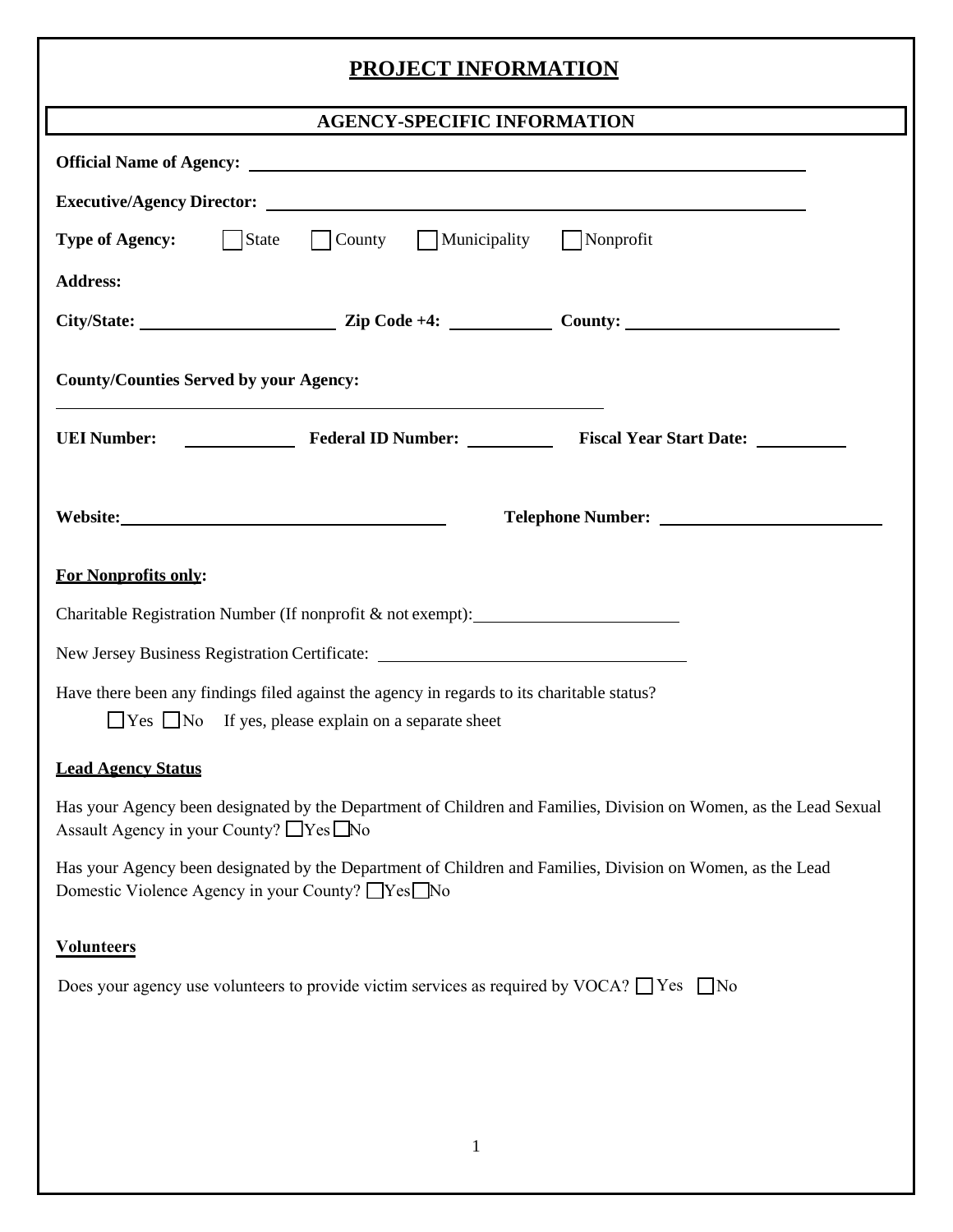## **AGENCY-CONTACT INFORMATION**

| <b>Project Director, Name/Title:</b>      |      |                                                                    |      |  |
|-------------------------------------------|------|--------------------------------------------------------------------|------|--|
|                                           |      |                                                                    |      |  |
|                                           |      | Street Address, City, State, Zip Code +4 (if different from above) |      |  |
|                                           |      |                                                                    |      |  |
|                                           |      |                                                                    |      |  |
| Telephone:                                | Ext. | Email:                                                             | Fax: |  |
|                                           |      |                                                                    |      |  |
|                                           |      |                                                                    |      |  |
| <b>Main Point of Contact, Name/Title:</b> |      |                                                                    |      |  |
|                                           |      |                                                                    |      |  |
|                                           |      | Street Address, City, State, Zip Code +4 (if different from above) |      |  |
|                                           |      |                                                                    |      |  |
|                                           |      |                                                                    |      |  |
| Telephone:                                | Ext. | Email:                                                             | Fax: |  |
|                                           |      |                                                                    |      |  |
|                                           |      |                                                                    |      |  |
| <b>Fiscal Contact, Name/Title:</b>        |      |                                                                    |      |  |
|                                           |      |                                                                    |      |  |
|                                           |      | Street Address, City, State, Zip Code +4 (if different from above) |      |  |
|                                           |      |                                                                    |      |  |
|                                           |      |                                                                    |      |  |
| Telephone:                                | Ext. | Email:                                                             | Fax: |  |
|                                           |      |                                                                    |      |  |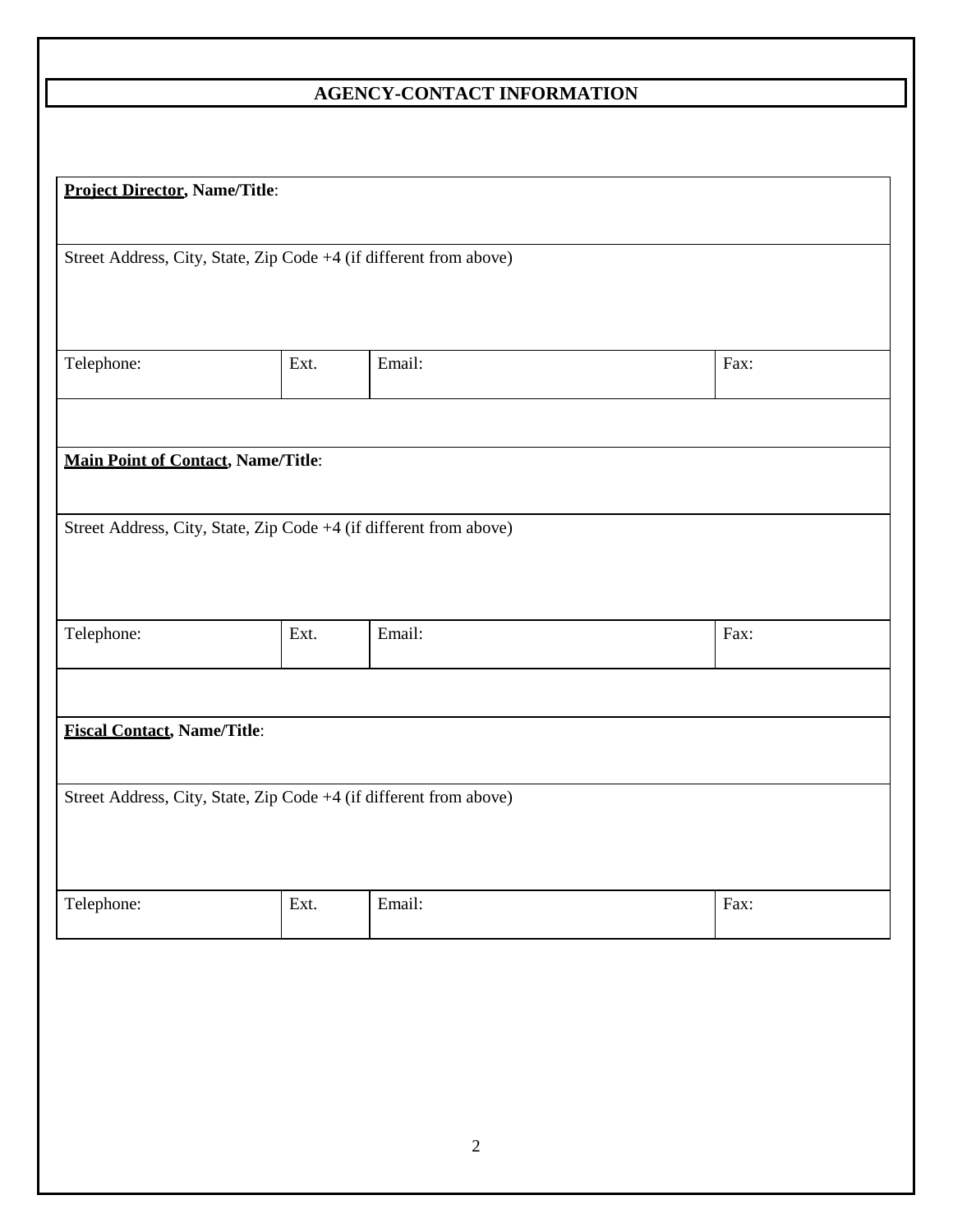| PROJECT-SPECIFIC INFORMATION                                                                                                                                                                                                              |  |  |  |  |  |
|-------------------------------------------------------------------------------------------------------------------------------------------------------------------------------------------------------------------------------------------|--|--|--|--|--|
|                                                                                                                                                                                                                                           |  |  |  |  |  |
| <b>Continuing</b><br>Expansion<br><b>Type of Project:</b><br>New                                                                                                                                                                          |  |  |  |  |  |
| Federal<br>\$ Match<br>$\mathbb{S}$<br>Total<br><b>Amount Requested:</b><br>$\frac{\text{S}}{\text{S}}$                                                                                                                                   |  |  |  |  |  |
| <b>This Project Provides:</b><br>$\Box$ Training<br>□ Outreach Services<br>Direct Services<br>Legal Services                                                                                                                              |  |  |  |  |  |
| Geographic Area(s) to be Served: Indicate the service area of this project by county or municipality name(s). Write<br>statewide if all counties in New Jersey will be served by this project.                                            |  |  |  |  |  |
| <b>Crime Victim(s) to be Served:</b> Homicide Survivors Stalking<br>DUI/DWI<br>Sexual Assault<br>Dating Violence<br>□ Child Abuse/Neglect<br>Human Trafficking Domestic Violence Elder Abuse<br>$\Box$ Gun Violence                       |  |  |  |  |  |
| <b>Population(s) to be Served:</b> Indicate whether this project is serving a special or underserved population of victims. (e.g.<br>Latino/a, African American, Asian-American, Disabled, Elderly, LGBTQ, Immigrant, etc.).<br>$\neg$ No |  |  |  |  |  |
| A Description of your Project:                                                                                                                                                                                                            |  |  |  |  |  |
|                                                                                                                                                                                                                                           |  |  |  |  |  |
|                                                                                                                                                                                                                                           |  |  |  |  |  |
|                                                                                                                                                                                                                                           |  |  |  |  |  |
|                                                                                                                                                                                                                                           |  |  |  |  |  |
|                                                                                                                                                                                                                                           |  |  |  |  |  |
| Description of your Agency Background, Mission, Experience and Capability:                                                                                                                                                                |  |  |  |  |  |
|                                                                                                                                                                                                                                           |  |  |  |  |  |
|                                                                                                                                                                                                                                           |  |  |  |  |  |
|                                                                                                                                                                                                                                           |  |  |  |  |  |
|                                                                                                                                                                                                                                           |  |  |  |  |  |
|                                                                                                                                                                                                                                           |  |  |  |  |  |
|                                                                                                                                                                                                                                           |  |  |  |  |  |
| 3                                                                                                                                                                                                                                         |  |  |  |  |  |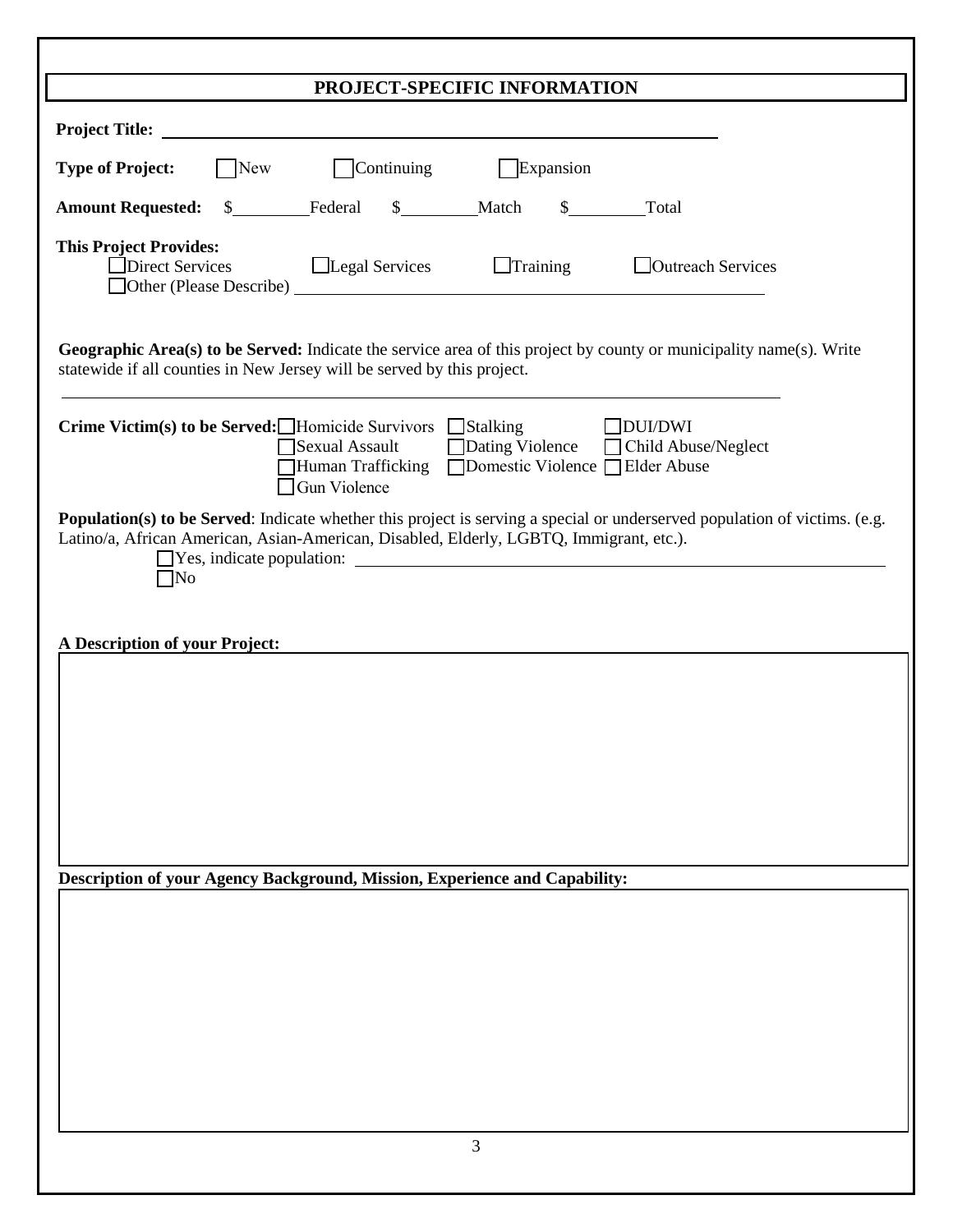## **Core Services to be Provided:**

Indicate if your agency provides the following services/programs to crime victims:

| $\Box$ Emergency/crisis response                                                       |                     | $\Box$ Long term counseling    |  |  |
|----------------------------------------------------------------------------------------|---------------------|--------------------------------|--|--|
| $\Box$ Criminal Justice advocacy                                                       |                     | Short term counseling          |  |  |
| $\Box$ Legal advocacy                                                                  |                     | $\Box$ Support groups          |  |  |
| $\Box$ Courtroom advocacy                                                              |                     | Victim outreach                |  |  |
| $\Box$ Housing advocacy                                                                |                     | Community Education            |  |  |
| $\Box$ Financial advocacy                                                              | Hotline <sup></sup> |                                |  |  |
| $\Box$ Legal services                                                                  |                     | Emergency financial assistance |  |  |
| $\Box$ In-person information/referral                                                  |                     | Telephone information/referral |  |  |
| $\Box$ Economic development/networking services                                        |                     |                                |  |  |
| Services for the children of victims (e.g., babysitting, recreation, etc.)             |                     |                                |  |  |
| $\Box$ Shelter – If checked, indicate the number of beds available:                    |                     |                                |  |  |
| $\Box$ Transitional Housing – If checked, indicate the number of family housing units: |                     |                                |  |  |
| Indicate if your agency has programs for the following types of crime victims:         |                     |                                |  |  |
| <b>DUI/DWI</b>                                                                         | Homicide Survivors  | Stalking                       |  |  |
| Child Abuse/Neglect                                                                    | Sexual Assault      | Dating Violence                |  |  |
| <b>Elder Abuse</b>                                                                     | □ Human Trafficking | <b>Domestic Violence</b>       |  |  |

## **Problem Statement/Needs Assessment:**

□Gun Violence